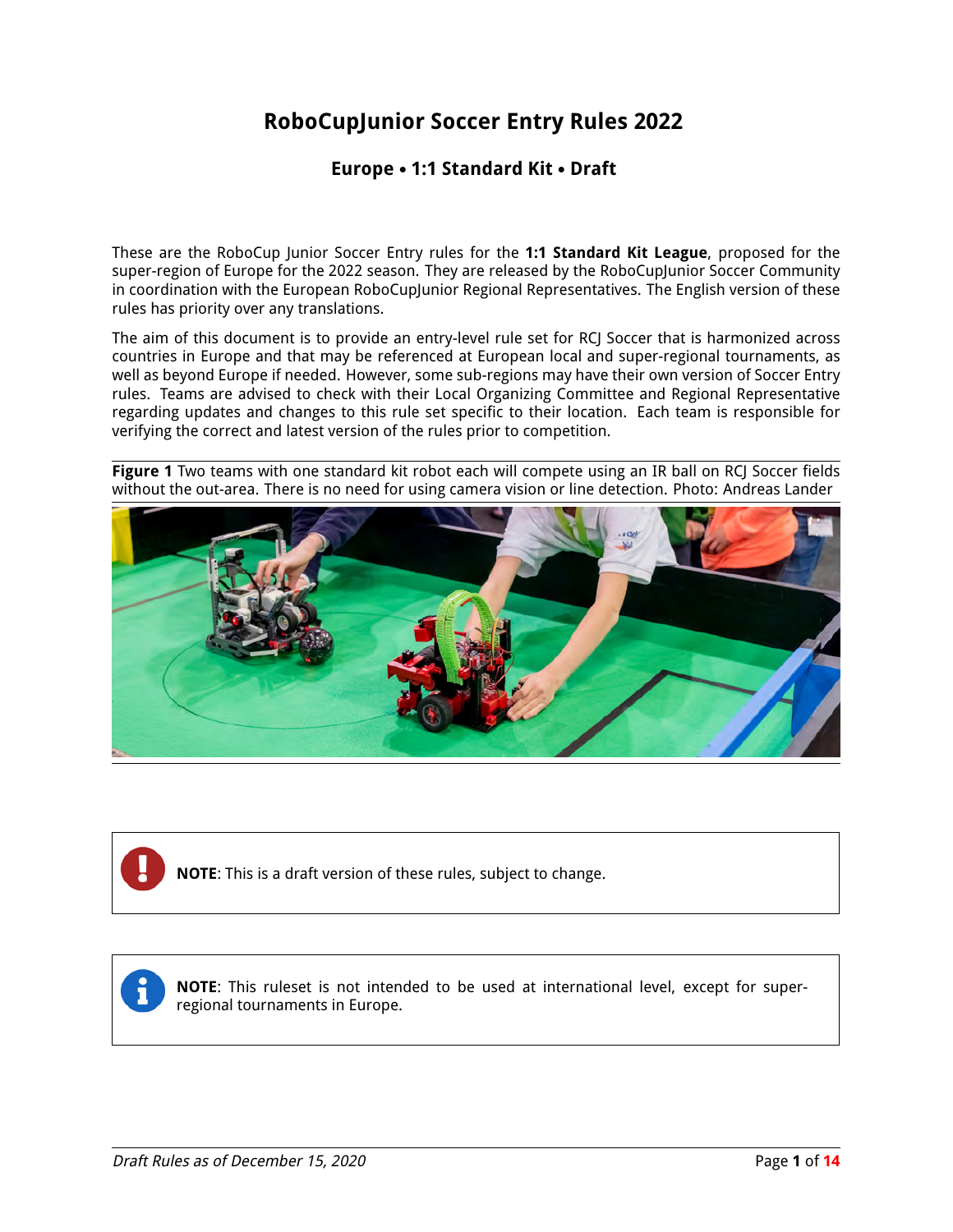



# **Preface**

In the RoboCupJunior Soccer Entry challenge, teams of young engineers design, build, and program **one** fully autonomous mobile robot to compete against another team in matches. The robots must detect a ball and score into a color-coded goal on a special field that resembles a human soccer field. There is a limited set of construction elements allowed for the construction, and the field is simplified compared to the international competition.

To be successful, participants must demonstrate skill in programming, robotics, electronics and mechatronics. Teams are also expected to contribute to the advancement of the community as a whole by sharing their discoveries with other participants and by engaging in good sportsmanship, regardless of culture, age or result in the competition. **All are expected to compete, learn, have fun, and grow.**

RoboCupJunior Soccer Entry contains rules for one entry-level league. They are based on the international rulesets. Their main differences compared to those are:

- **The Robot Construction** is done using just a limited set of building elements from a standardized Platform - namely Lego or fischertechnik.
- **The Field** is based on the international field, but without the outer area which reduces the complexity of robot construction and gameplay.

The league uses a special ball that emits an IR signal. Please see Rule [5,](#page-9-0) [BALL](#page-9-1) for balls specifications.

### **Competition Cap**

**Team members can participate only twice** in leagues played according to this RoboCupJunior Soccer Entry ruleset. After their second participation, they need to move on to the international RCJ Soccer leagues instead.<sup>[1](#page-1-0)</sup>

Team members that participated in the international RoboCupJunior Soccer leagues before may not participate in the entry league(s) again.

### **Construction and Programming have to be performed exclusively by the students**

Robots must be constructed and programmed exclusively by student members of the team. Mentors, teachers, parents or companies should not be involved in the design, construction, assembly, programming or debugging of robots. To avoid embarrassment and possible disqualification, it is extremely important that teams abide by this league's regulations, especially Rule [6.6.A,](#page-10-0) [Construction](#page-10-1) and Rule [6.6.B,](#page-11-0) [Programming,](#page-11-1) and all other competitor's rules.

If in doubt, please consult with your Regional Representative before registering your team.

# **1 GAMEPLAY**

### **1.1 Game procedure and length of a game**

1.1.1 RCJ Soccer games consist of two teams of **one** robot each, playing soccer against each other. Each team has one autonomous robot. The game will consist of two halves. The duration of each half is 10-minutes.

<span id="page-1-0"></span> $1$  Some regions will have other entry leagues that may be exempt from this rule. Please refer to your local Organizing Committee in order to find out in which leagues you may compete.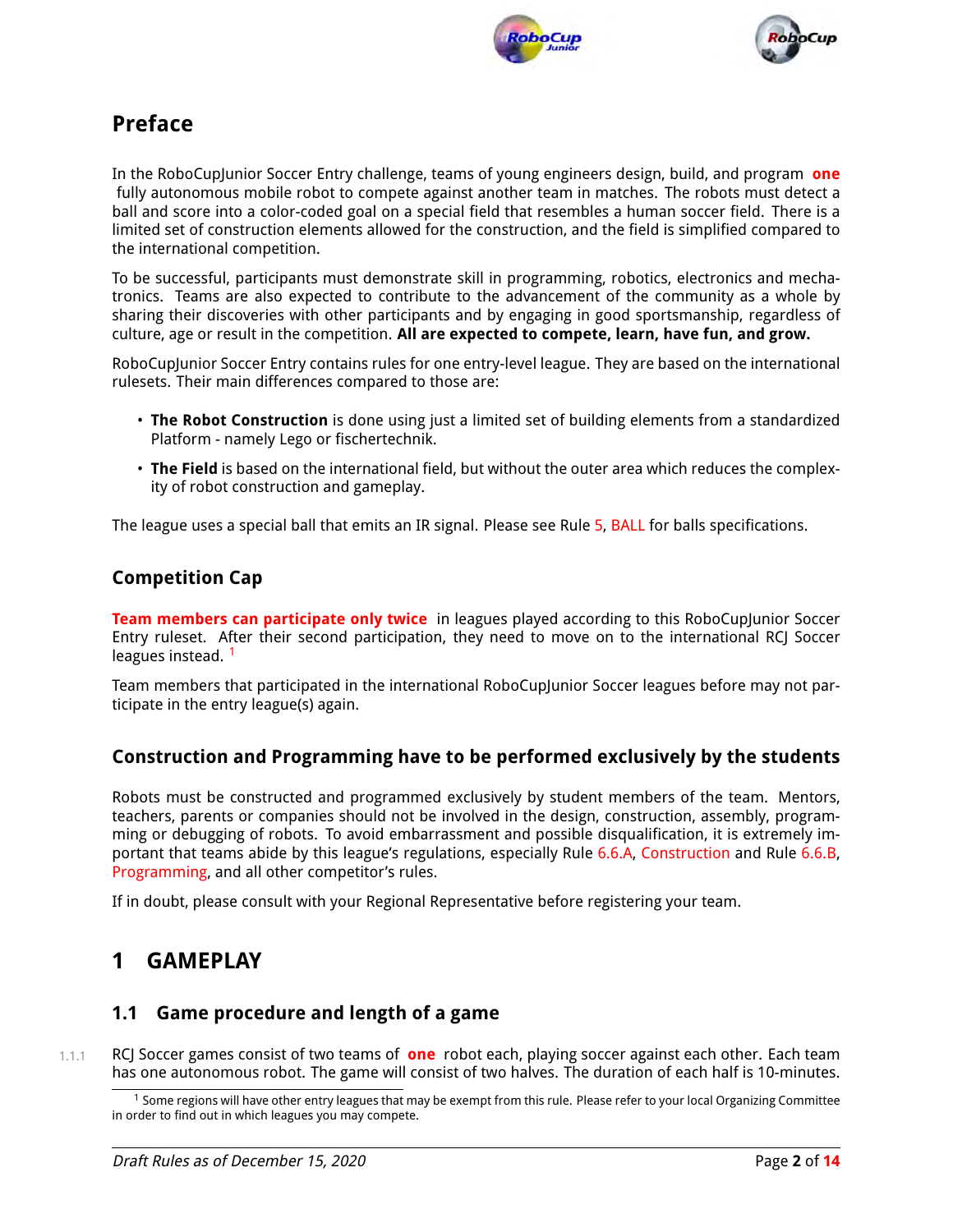



There will be a 5-minute break in between the halves.

- 1.1.2 The game clock will run for the duration of the halves without stopping (except when a referee wants to consult another official). The game clock will be run by a referee or a referee assistant (see Rule [7.1,](#page-11-2) [Referee and referee assistant](#page-11-3) for more information on their roles).
- 1.1.3 Teams are expected to be at the field 5 minutes before their game starts. Being at the inspection table does not count in favor of this time limit. Teams that are late for the start of the game can be penalized one goal **per 30 seconds** at the referee's discretion.
- 1.1.4 **The final game score will be trimmed so that there is at most 10 goal difference between the losing** and the winning team. <sup>[2](#page-2-0)</sup>

### **1.2 Pre-match meeting**

- $1.2.1$  At the start of the first half of the game, a referee will toss a coin. The team mentioned first in the draw shall call the coin. The winner of the toss can choose either which end to kick towards, or to kick off first. The loser of the toss chooses the other option. After the first half, teams switch sides. The team not kicking off in the first half of the game will kick off to begin the second half of the game.
- 1.2.2 During the pre-match meeting the referee or their assistant may check whether the robots are capable of playing (i.e., whether they are at least able to follow and react to the ball). If none of the robots is capable of playing, the game will not be played and zero goals will be awarded to both teams.

#### <span id="page-2-4"></span><span id="page-2-3"></span>**1.3 Kick-off**

- 1.3.1 Each half of the game begins with a kick-off. All robots must be located on their own side of the field. All robots must be halted. The ball is positioned by a referee in the center of the field.
- 1.3.2 The team kicking off places their robot on the field first.
- 1.3.3 The team not kicking off will now place their robot on the defensive end of the field. The robot on the team not kicking off must be at least 30 cm away from the ball (outside of the center circle).
- 1.3.4 Robots cannot be placed behind the goal line. Robots cannot be repositioned once they have been placed, except if the referee requests to adjust their placement to make sure that the robots are placed properly within the field positions.
- 1.3.5 On the referee's command (usually by whistle), all robots will be started immediately by each captain. Any robots that are started early will be removed by the referee from the field and deemed damaged.
- 1.3.6 Before a kick-off, **all damaged robots** are allowed to return to the playing field immediately if they are ready and fully functional.
- 1.3.7 If no robots are present at a kick-off (because they are damaged Rule [1.8,](#page-3-0) [Damaged robots\)](#page-3-1), the penalties are discarded and the match resumes with a Rule [1.3.A,](#page-2-1) [Neutral kick-off.](#page-2-2)

#### <span id="page-2-2"></span><span id="page-2-1"></span>**1.3.A Neutral kick-off**

1.3.A.1 A neutral kick-off is the same as the one described in Rule [1.3,](#page-2-3) [Kick-off](#page-2-4) with a small change: all robots must be at least 30 cm away from the ball (outside of the center circle).

<span id="page-2-0"></span> $^2$  In previous version this said "When the goal difference reaches 10 the game finishes regardless of the state of the game clock."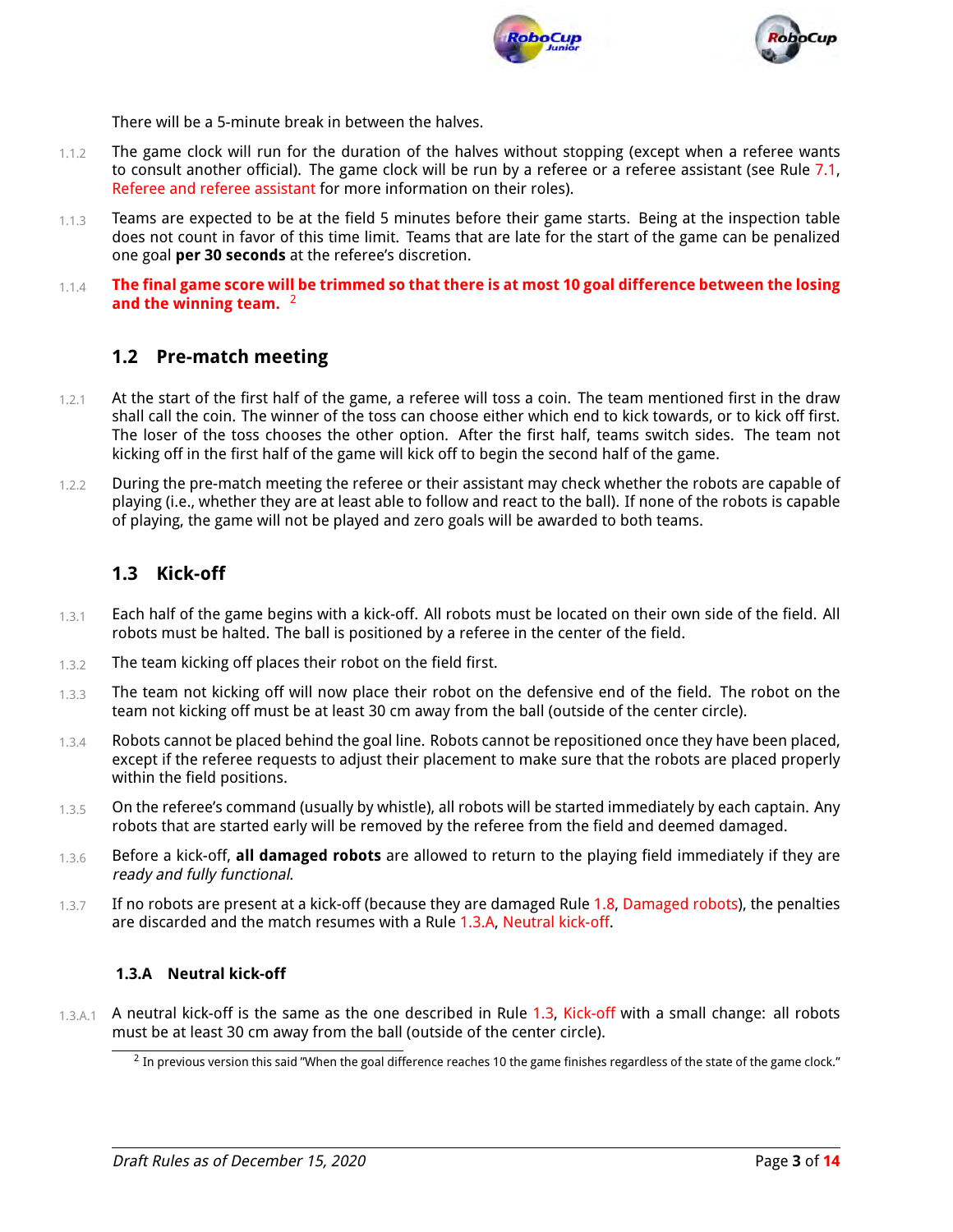



## **1.4 Human interference**

- $1.4.1$  Except for the kick-off, human interference from the teams (e.g. touching the robots) during the game is not allowed unless explicitly permitted by a referee. Violating team/team member(s) can be disqualified from the game.
- 1.4.2 The referee or a referee assistant can help robots get unstuck if the ball is not being disputed near them and if the situation was created from normal interaction between robots (i.e. it was not a design or programming flaw of the robot alone). The referee or a referee assistant will pull back the robots just enough for them to be able to move freely again.

## **1.5 Ball movement**

- 1.5.1 A robot cannot hold a ball. Holding a ball is defined as taking full control of the ball by removing all of degrees of freedom. Examples for ball holding include fixing a ball to the robot's body, surrounding a ball using the robot's body to prevent access by others, encircling the ball or somehow trapping the ball with any part of the robot's body. If a ball does not roll while a robot is moving, it is a good indication that the ball is trapped.
- 1.5.2 The only exception to holding is the use of a rotating drum (a "dribbler") that imparts dynamic back spin on the ball to keep the ball on its surface.
- 1.5.3 Other players must be able to access the ball.

### **1.6 Scoring**

1.6.1 A goal is scored when the ball strikes or touches the back wall of the goal. Goals scored either by an attacking or defending robot have the same end result: they give one goal to the team on the opposite side. After a goal, the game will be restarted with a kick-off from the team who was scored against.

## **1.7 Lack of progress**

- $1.7.1$  Lack of progress occurs if there is no progress in the gameplay for a reasonable period of time and the situation is not likely to change. Typical lack of progress situations are when the ball is stuck between robots, when there is no change in ball and robot's positions, or when the ball is beyond detection or reach capability of all robots on the field.
- $1.7.2$  After a visible and loud count <sup>[3](#page-3-2)</sup>, a referee will call "lack of progress" and will move the ball to the nearest unoccupied neutral spot. If this does not solve the lack of progress, the referee can move the ball to a different neutral spot.

### <span id="page-3-1"></span><span id="page-3-0"></span>**1.8 Damaged robots**

- $1.8.1$  If a robot is damaged, it has to be taken off the field and must be fixed before it can play again. Even if repaired, the robot must remain off the field for at least one minute or until the next kick-off is due.
- 1.8.2 Some examples of a damaged robot include:
	- it does not respond to the ball, or is unable to move (it lost pieces, power, etc.).

<span id="page-3-2"></span> $3$  usually a count of three, the length of the count could be decided by the OC before a competition as long as it's the same length within a sub-league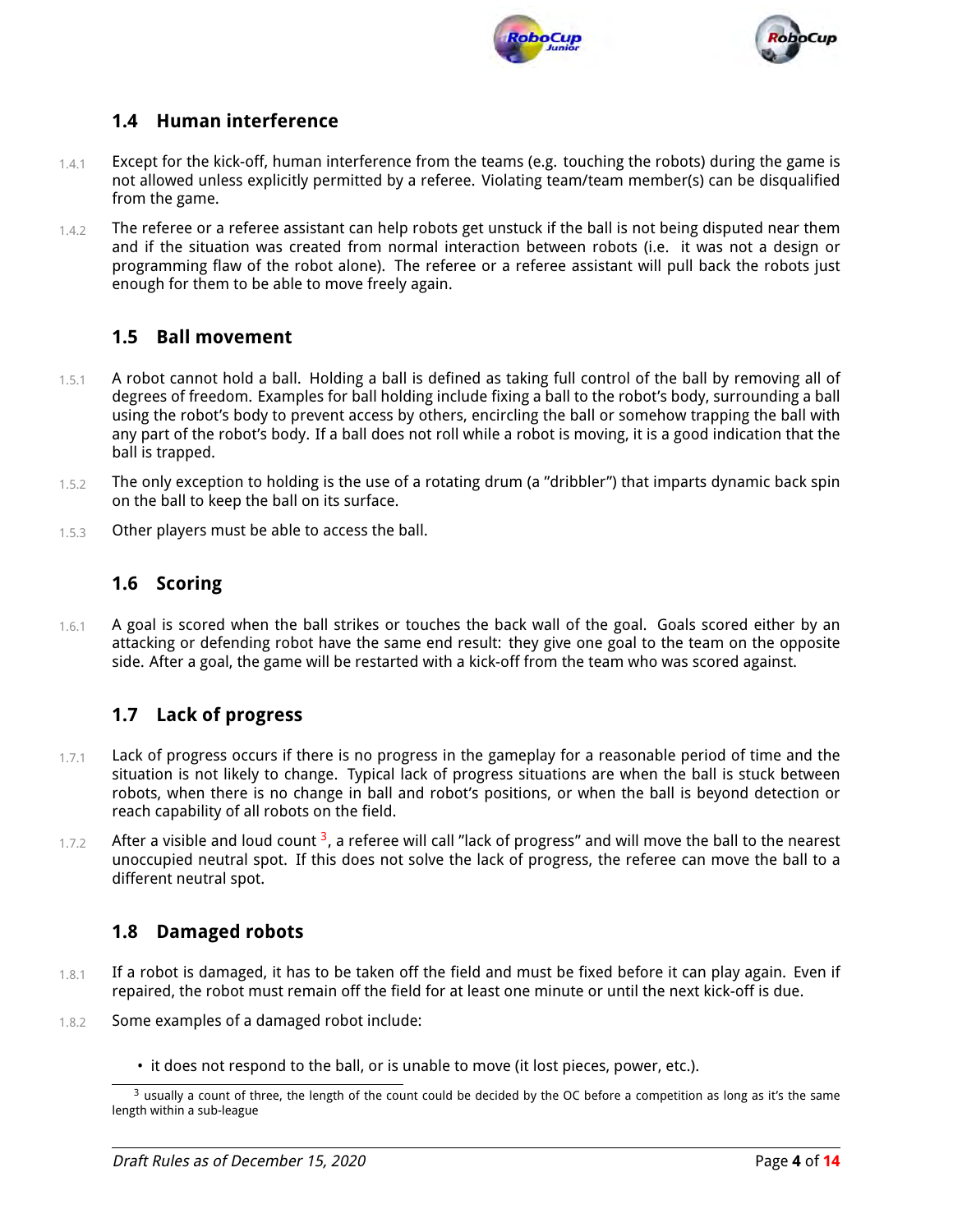



- it continually moves into the goal or out of the playing field.
- it turns over on its own accord.
- 1.8.3 Computers and repair equipment are not permitted in the playing area during gameplay. Usually, a team member will need to take the damaged robot to an "approved repair table" near the playing area. A referee may permit robot sensor calibration, computers and other tools in the playing area, only for the 5 minutes before the start of each half. Reprogramming of robots during the gameplay can only happen when they are out of game (i.e., damaged or out of bounds), or when explicitly allowed by the referee.
- $1.8.4$  After a robot has been fixed, it will be placed on the unoccupied neutral spot furthest from the ball, facing its own goal. A robot can only be returned to the field if the damage has been repaired. If the referee notices that the robot was returned to the field with the same original problem, s/he may ask the robot to be removed, and proceed with the game as if the robot had not been returned.
- 1.8.5 **Only the referee decides whether a robot is damaged.** A robot can only be taken off or returned with the referee's permission.
- 1.8.6 Whenever a robot is removed from play, its motors must be turned off.

#### **1.9 Interruption of Game**

- 1.9.1 In principle, a game will not be stopped.
- 1.9.2 A referee can stop the game if there is a situation on or around the field which the referee wants to discuss with an official of the tournament or if the ball malfunctions and a replacement is not readily available.
- 1.9.3 When the referee has stopped the game, all robots must be stopped and remain on the field untouched. The referee may decide whether the game will be continued/resumed from the situation in which the game was stopped or by a neutral kick-off.

# **2 TEAM**

### **2.1 Regulations**

- $2.1.1$  A team must have more than one member to form a RoboCupJunior team to participate in the competition. A team member(s) and/or robot(s) cannot be shared between teams. The maximum number of team members is defined by each local competition respectively.
- 2.1.2 Each team member needs to carry a technical role.
- 2.1.3 Each team must have a **captain**. The captain is the person responsible for communication with referees. The team can replace its captain during the competition with another team member. Team is allowed to have at most two members beside the field during game play: they will usually be the captain and an assistant team member.

### **2.2 Violations**

- 2.2.1 Teams that do not abide by the rules are not allowed to participate.
- 2.2.2 Any person close to the playing field is not allowed to wear any yellow or blue clothes that can be seen by the robots (to avoid interference). A referee can require a team member to change clothes or to be replaced by another team member if interference is suspected.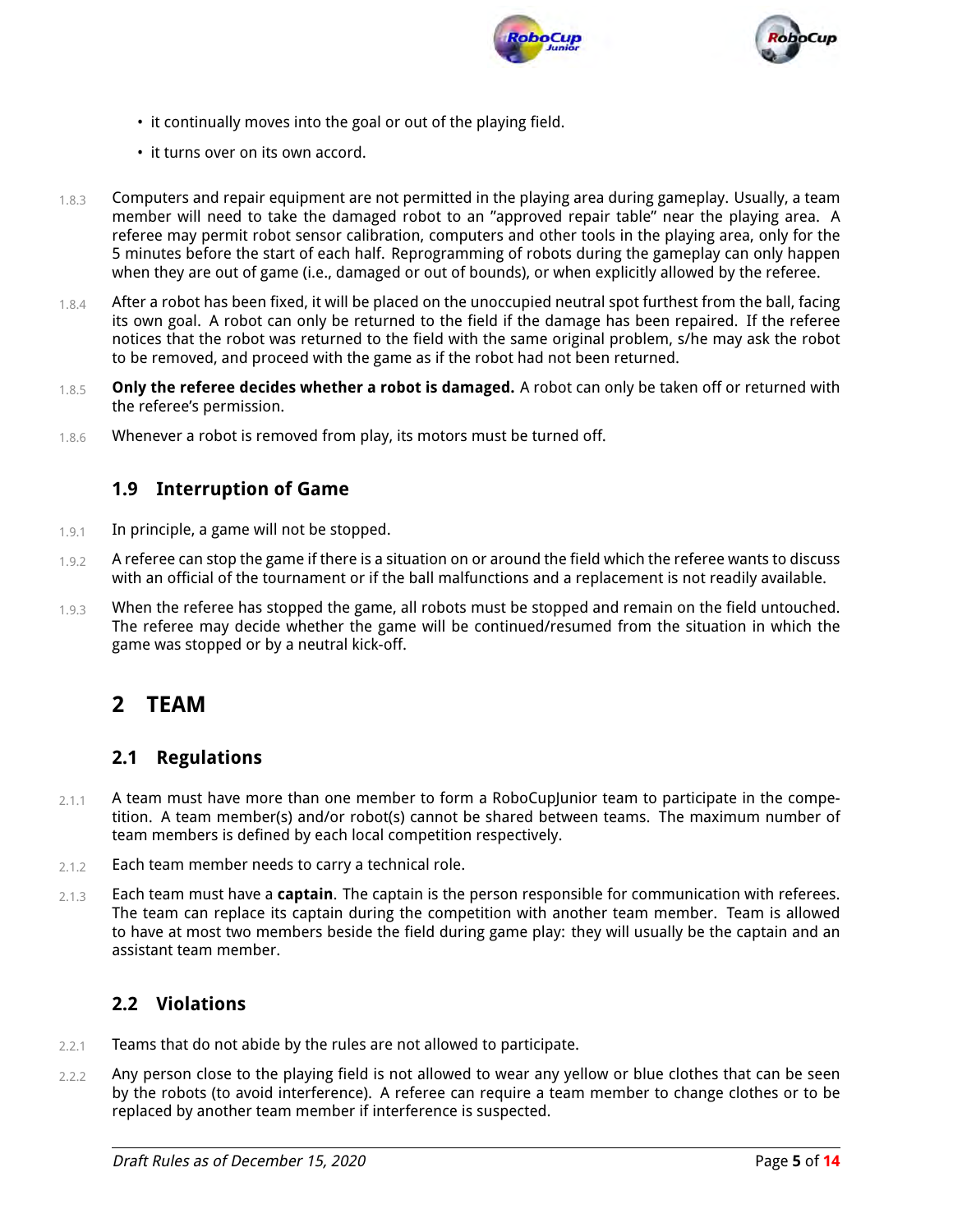



- 2.2.3 The referee can interrupt a game in progress if any kind of interference from spectators is suspected (color clothing, IR emitters, camera flashes, mobile phones, radios, computers, etc.).
- 2.2.4 This needs to be confirmed by an OC member if a claim is placed by the other team. A team claiming that their robot is affected by colors has to show the proof/evidence of the interference.

**Figure 2** Anyone close to the playing field is not allowed to wear orange, yellow or blue clothes



# **3 ROBOTS**

#### **3.1 Number of robots / substitution**

3.1.1 **Each team is allowed to have only one robot for the full tournament.** The substitution of this robot during the competition within the team or with other teams is forbidden.

### **3.2 Construction**

- 3.2.1 **The size of the robot is limited to 22,4 cm by 22,4 cm by 22,4 cm. This corresponds to 28 Lego studs. There is no weight limit for the robot.**
- 3.2.2 **Only parts from the Lego system or the Fischertechnik system are allowed to build the robot. Only one processor brick per robot is allowed. A maximum of 4 motors and 4 sensors is allowed (no splitters). All commercial sensors from Lego or from Fischertechnik can be used.**
- 3.2.3 **Exception:** One compass sensor and one ball detector from external suppliers may be used.
- 3.2.4 **Exception:** The handle can be of other material not included in the Lego or Fischertechnik system. If this is the case, the handle cannot be used to mount technical components of the robot.
- 3.2.5 Top markers (as mentioned in the international rule sets) are not required.

### **3.3 Ball Capturing Zone**

- $3.3.1$  The ball must not be absorbed by the robot, which is measured by a ball-capturing zone of 3 cm:
- 3.3.2 The ball-capturing zone is defined as any internal space created when a straight edge is placed on the protruding points of a robot. This means the ball must not enter the concave hull of a robot by more than 3 cm depth. Furthermore, it must be possible for another robot to take possession of the ball.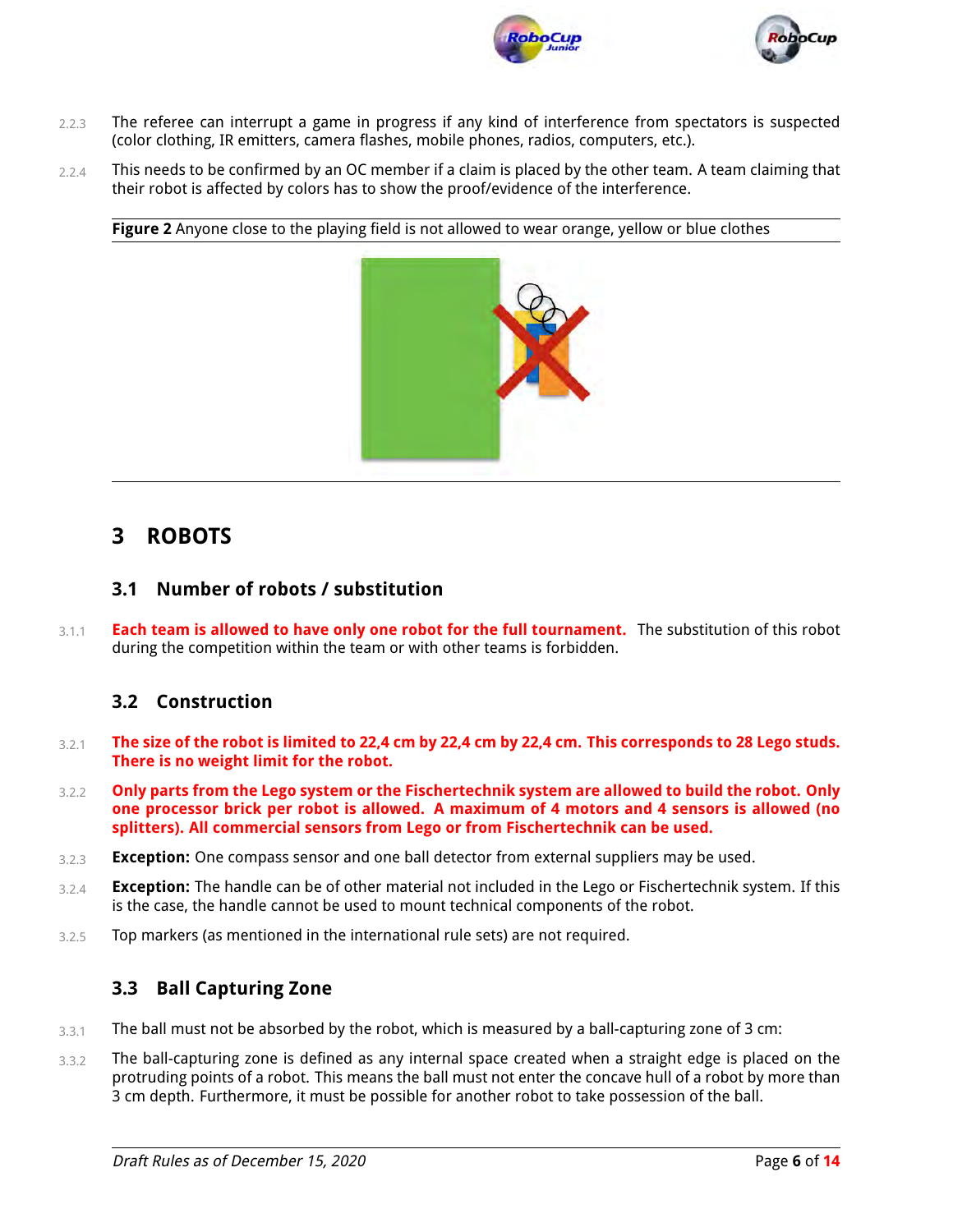



## **3.4 Interference**

- 3.4.1 Robots are not allowed to be colored yellow or blue in order to avoid interference. Yellow or blue colored parts used in the construction of a robot must either be occluded by other parts from the perception by another robot or be taped/painted with a neutral color.
- 3.4.2 Robots must not produce magnetic interference in another robot on the field.
- $3.4.3$  Robots must not produce visible or infrared light that may prevent the opposing team from playing when placed on a flat surface. Any part of a robot that produces light that may interfere with the opposing robots vision system must be covered.
- 3.4.4 Infrared light reflecting materials must also not be used on the outside. If robots are painted, they must be painted matte. Minor parts that reflect infrared light could be used as long as other robots are not affected.
- 3.4.5 A team claiming that their robot is affected by the other team's robot in any way must show the proof/evidence of the interference. Any interference needs to be confirmed by an OC member if a claim is placed by the other team.

### **3.5 Control**

3.5.1 The use of remote control of any kind is not allowed during the match. Robots must be started and stopped manually by humans and be controlled autonomously.

#### **3.6 Communication**

- 3.6.1 Robots are not allowed to use any kind of communication during game play unless the communication between two robots is via Bluetooth class 2 or class  $3<sup>4</sup>$  $3<sup>4</sup>$  $3<sup>4</sup>$  or via any other device that communicates using the 802.15.4 protocol (e.g., ZigBee and XBee).
- $3.6.2$  Teams are responsible for their communication. The availability of frequencies cannot be guaranteed.

## **3.7 Agility**

- 3.7.1 Robots must be constructed and programmed in a way that their movement is not limited to only one dimension (defined as a single axis, such as only moving in a straight line). They must move in all directions, for example by turning.
- 3.7.2 Robots must respond to the ball in a direct forward movement towards it. For example, it is not enough to basically just move left and right in front of their own goal, it must also move directly towards the ball in a forward movement. A robot must be able to seek and approach the ball anywhere on the field.
- 3.7.3 A robot must touch the ball that is placed no further than 20 cm from any point on its convex hull within 10 seconds. If a robot does not do so within the time limit, it is deemed to be damaged. (See [Damaged](#page-3-1) [Robots.](#page-3-1))
- 3.7.4 Robots must be constructed in a way that they do not enter the goal. Robots are allowed to use the crossbar in order to avoid entering the goal. Any robot that moves into the goal 3 times during a period of 20 seconds is deemed to be damaged (see [Damaged Robots\)](#page-3-1).

<span id="page-6-0"></span><sup>4</sup> range shorter than 20 meters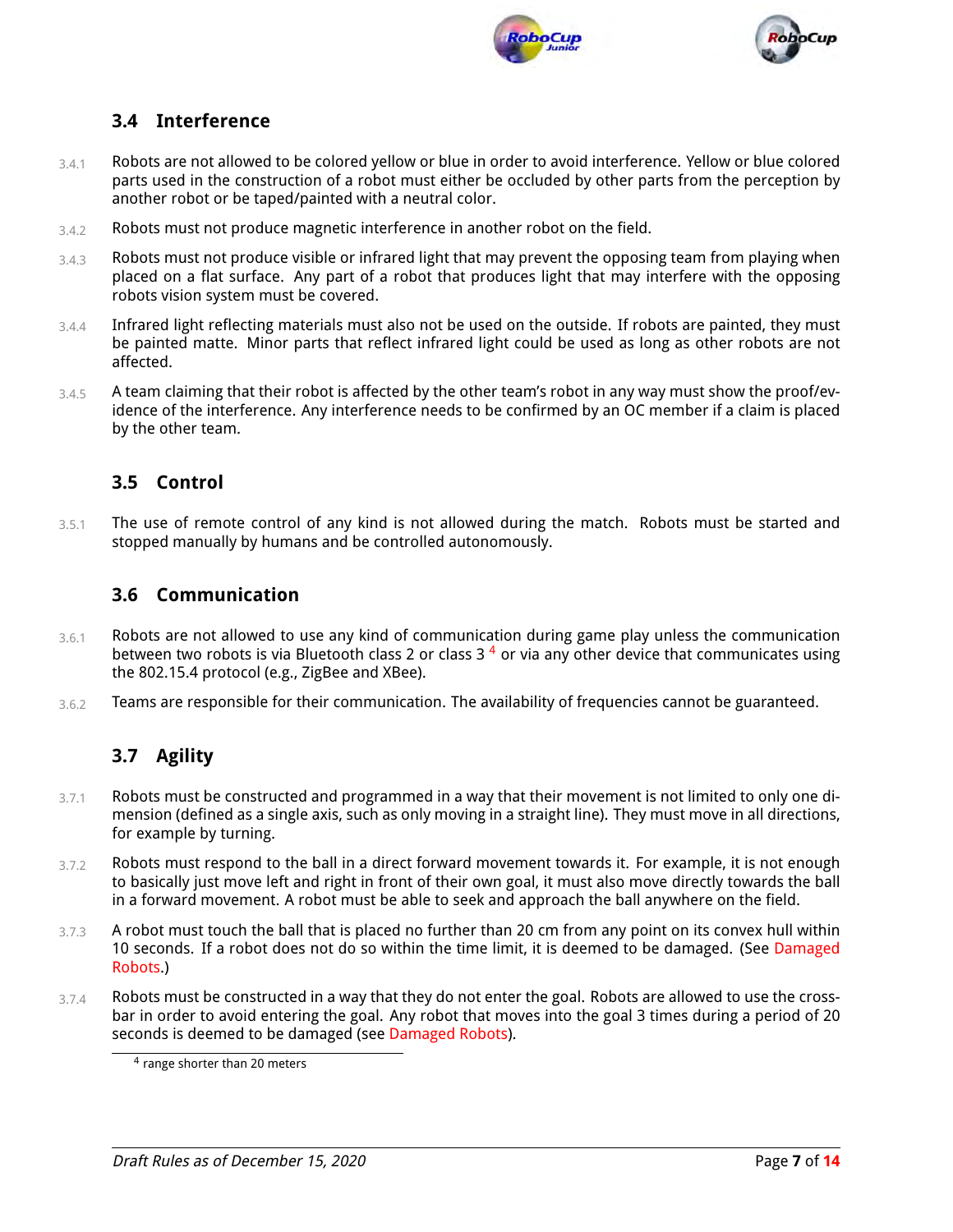



## **3.8 Handle**

- 3.8.1 All robots must have a stable and easily noticeable handle to hold and to lift them. The handle can be made out of other material not included in the Lego or Fischertechnik system. If this is the case, the handle cannot be used to mount technical components of the robot. The handle must be easily accessible and allow the robot to be picked up from **at least 5 cm above the highest structure** of the robot.
- 3.8.2 The dimensions of the handle may exceed the 22 cm height limitation, but the part of the handle that exceeds this 22 cm limit cannot be used to mount components of the robot.

### **3.9 Violations**

- 3.9.1 Robots that do not abide by these specifications/regulations are not allowed to play.
- 3.9.2 If violations are detected during a running game the team is disqualified for that game.
- 3.9.3 If similar violations occur repeatedly, the team can be disqualified from the tournament.

# **4 FIELD**

#### **4.1 Kind of field**

4.1.1 There is only one kind of field for RoboCupJunior Soccer Entry leagues. However, this field type can vary in size.

### **4.2 Dimensions of the field**

- 4.2.1 The playing field is between **110 cm and 125 cm** in width.
- 4.2.2 The playing field is between **180 cm and 195 cm** in depth.
- 4.2.3 This allows for re-using existing equipment such as older RCJ soccer fields (122 cm by 183 cm) which is recommended, or even FLL fields (114 cm in width). Teams should contact the organizers of their tournament about the exact dimensions used within the competition.

## **4.3 Walls**

- 4.3.1 Walls are placed all around the field. The height of the walls is **between 10 cm and 20 cm** . A height of 14 cm is recommended. The walls are painted matte black.
- 4.3.2 **The four corners of the field are flattened in order to make it easier for robots to retrieve the ball from a corner. The flat area is approx. 14cm in width.**
- 4.3.3 **There is no outer area.**

## **4.4 Goals**

4.4.1 The field has two goals, centered on each of the shorter sides of the playing field. The goal inner space is **45 cm wide and 74 mm deep.** It is box shaped and outside the playing field (submerged into the walls). The height of the goal is equal to the height of the walls.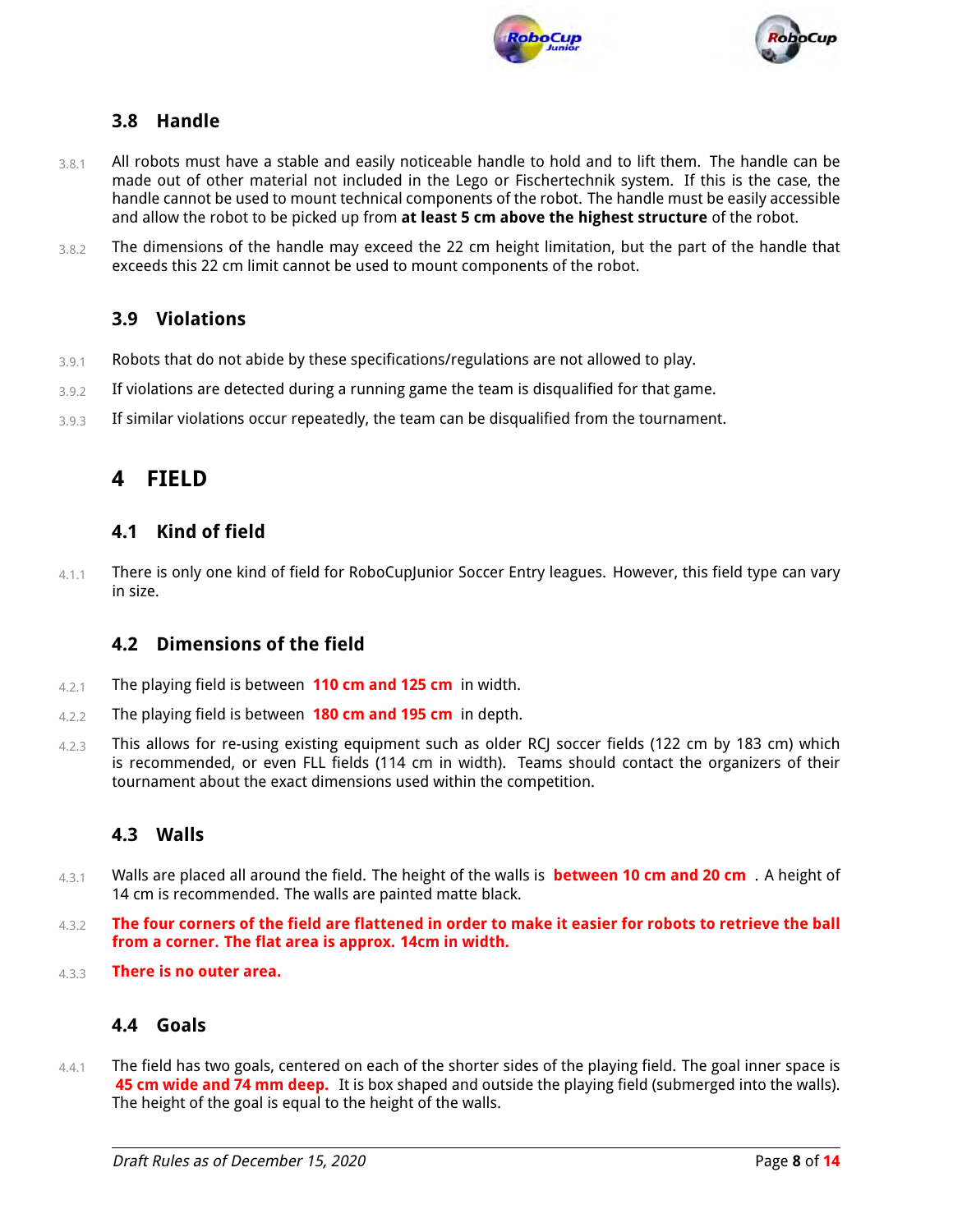



- 4.4.2 **It has a cross-bar on top (to prevent robots from entering the goal). The size of the cross-bar is 2 +/- 1 cm in height.**
- 4.4.3 The interior walls and the crossbar of each goal are painted, one goal in yellow, the other goal in blue.
- 4.4.4 It is recommended that the blue be of a brighter shade so that it is different enough from the black exterior.

### **4.5 Floor**

4.5.1 The floor consists of dark green carpet on top of a hard level surface. All straight lines on the field should be painted or fixed with strong adhesive tape, and have a width of 20 mm.

### **4.6 Neutral spots**

4.6.1 There are five neutral spots defined in the field. One is in the center of the field. The other four are adjacent to each corner, located 45 cm along the long edge of the field, aligned with each goal post towards the middle of the field (from the goal post). The neutral spots can be drawn with a thin black marker. The neutral spots ought to be of circular shape measuring 1 cm in diameter.

### **4.7 Center circle**

 $4.7.1$  A center circle will be drawn on the field. It is 60 cm in diameter. It is a thin black marker line. It is there for Referees and Captains as guidance during kick-off.

### **4.8 Penalty areas**

- 4.8.1 In front of each goal there is a **30 cm wide and 75 cm** long penalty area.
- 4.8.2 The penalty areas are marked by **a white line** of 20 mm width. The line is part of the area.

### **4.9 Lighting and Magnetic Conditions**

4.9.1 The organizers will do their best to limit the amount of external lightning and magnetic interference. However, the robots need to be constructed in a way which allows them to work in conditions that are not perfect (i.e. by not relying on compass sensors or specific lightning conditions).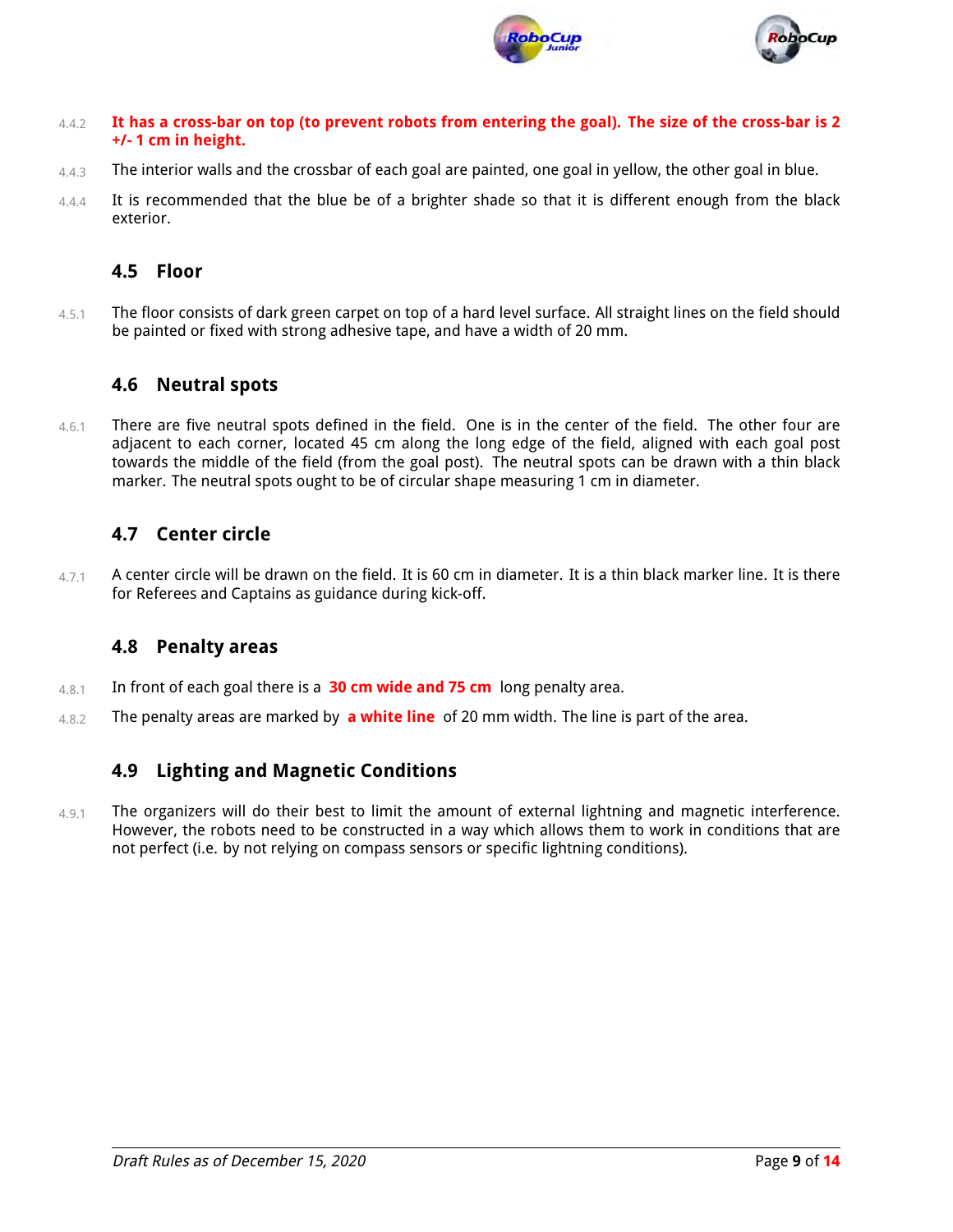



# **FIELD DIAGRAM**



4.9.2

# <span id="page-9-0"></span>**5 BALL**

## <span id="page-9-1"></span>**5.1 Specification for Soccer Entry Ball**

5.1.1 See Appendix [A,](#page-12-0) [Technical Specification for pulsed Soccer Ball.](#page-12-1)

### **5.2 Tournament balls**

5.2.1 Balls for the tournament must be made available by the organizers. Organizers are not responsible for providing balls for practice.

# **6 CODE OF CONDUCT**

### **6.1 Fair Play**

6.1.1 It is expected that the aim of all teams is to play a fair and clean game of robot soccer. It is expected that all robots will be built with consideration to other participants.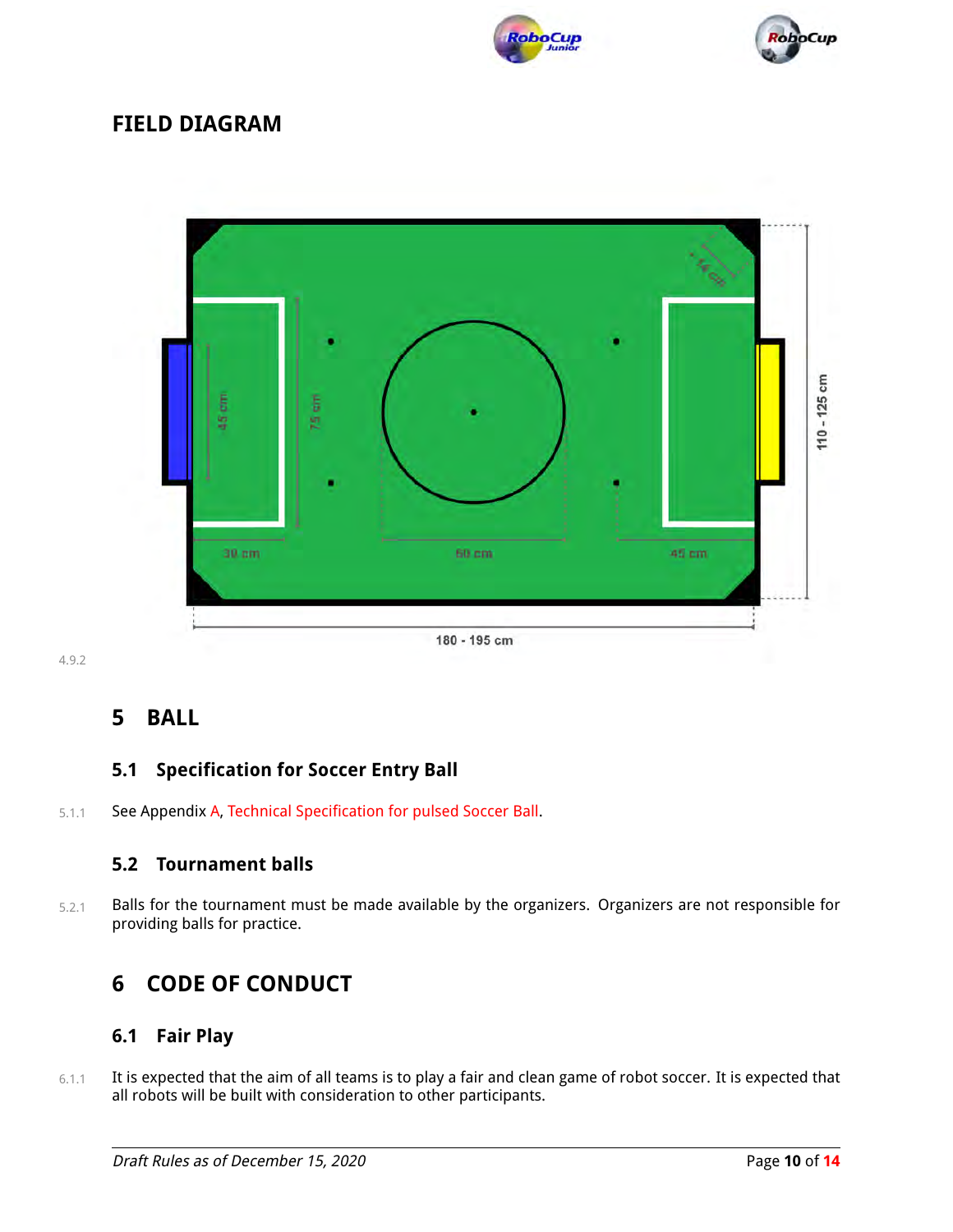



- 6.1.2 Robots are not allowed to cause deliberate interference with or damage to other robots during normal game play.
- 6.1.3 Robots are not allowed to cause damage to the field or to the ball during normal game play.
- 6.1.4 A robot that causes damage may be disqualified from a specific match at the referee's discretion. The OC will also be informed.
- 6.1.5 Humans are not allowed to cause deliberate interference with robots or damage to the field or the ball.

#### **6.2 Behavior**

6.2.1 All participants are expected to behave themselves. All movement and behavior is to be of a subdued nature within the tournament venue.

### **6.3 Help**

- 6.3.1 Mentors (teachers, parents, chaperones, and other adult team-members including translators) are not allowed in the student work area unless it is explicitly but temporarily permitted by a member of the Organizing Committee. Only participating students are allowed to be inside the work area.
- 6.3.2 **Mentors must not touch, build, repair, or program any robots.**

#### **6.4 Sharing**

 $6.4.1$  The understanding that any technological and curricular developments should be shared among the RoboCup and RoboCupJunior participants after the tournament has been a part of world RoboCup competitions.

### **6.5 Spirit**

 $6.5.1$  It is expected that all participants, students, mentors, and parents will respect the RoboCupJunior mission.

#### 6.5.2 **It is not whether you win or lose, but how much you learn that counts!**

#### **6.6 Original Work**

#### <span id="page-10-1"></span><span id="page-10-0"></span>**6.6.A Construction**

- 6.6.A.1 For the construction of a robot, **LEGO and Fischertechnik system** may be used as long as the design and construction are primarily and substantially the original work of a team. This means that commercial LEGO and Fischertechnik kits may be used but must be substantially modified by the team. It is neither allowed to mainly follow a construction manual, nor to just change unimportant parts.
- 6.6.A.2 Robots must be constructed in a way that they can be started by the captain without the help of another person.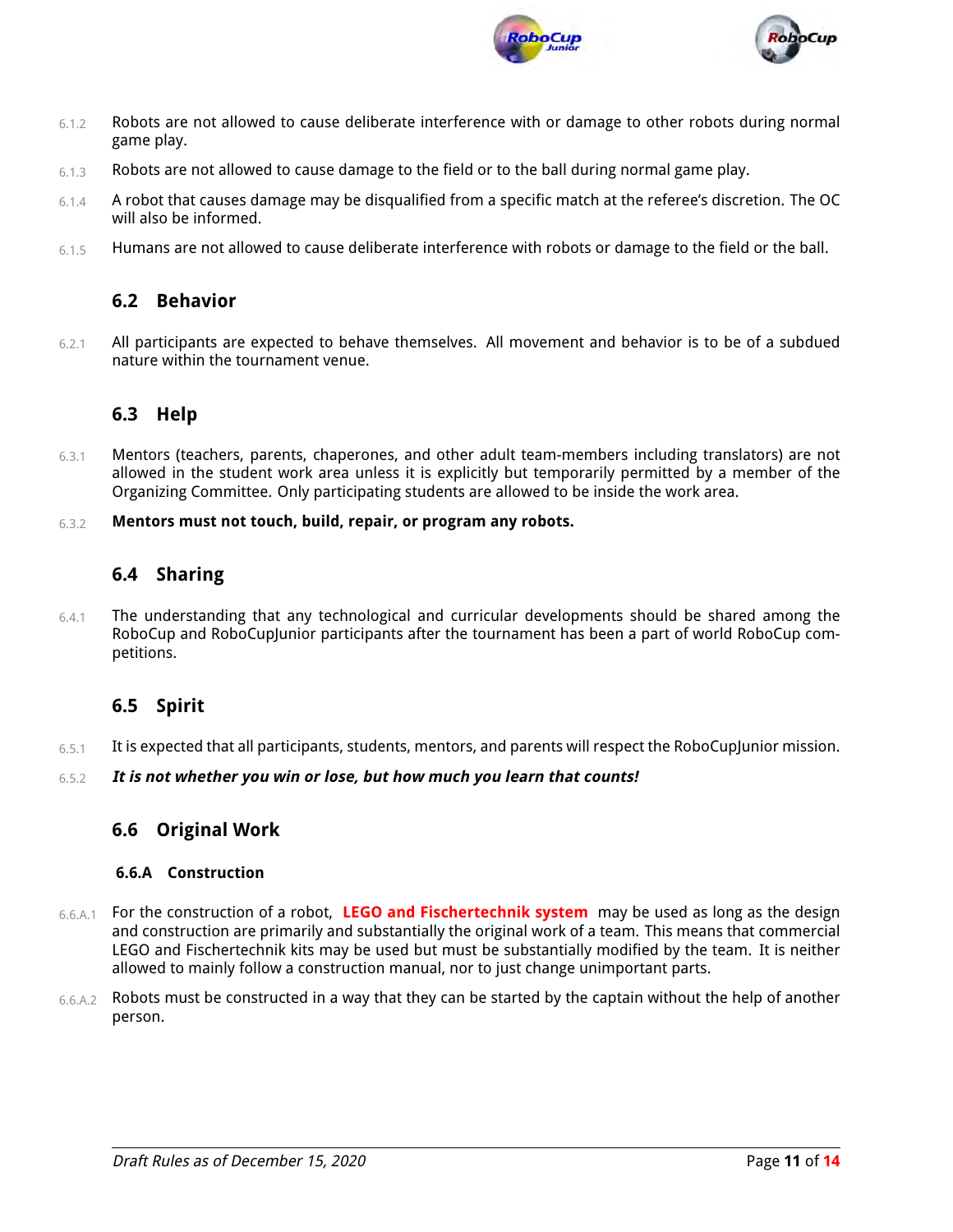



Robots must be constructed exclusively by the student members of a team. Mentors, teachers, parents or companies may not be involved in the design, construction, and assembly of robots.

#### <span id="page-11-1"></span><span id="page-11-0"></span>**6.6.B Programming**

- 6.6.B.1 Robots must be programmed exclusively by student members of the team. Mentors, teachers, parents or companies should not be involved in the programming and debugging of robots.
- 6.6.B.2 For the programming of the robots, any programming language, interface or integrated development environment (IDE) may be used. The use of programs that come together with a commercial kit (especially sample programs or presets) or substantial parts of such programs are not allowed. It is not allowed to use sample programs, not even if they are modified.

#### **6.7 Inspections**

- 6.7.1 Robots must be inspected and certified every day before the first game is played. The Organizing Committee may request other inspections if necessary, including random inspections which may happen at any time.
- $6.7.2$  Proof must be provided by each team that its robots comply with the regulations, for example, by a detailed documentation or log book. Teams may be interviewed about their robots and the development process at any time during a tournament.

### **6.8 Violations / Disqualification**

- 6.8.1 Teams that violate the code of conduct can be disqualified from the tournament. It is also possible to disqualify only single person or single robot from further participation in the tournament.
- 6.8.2 In less severe cases of violations of the code of conduct, a team will be given a warning by showing it a yellow card. In severe or repeated cases of violations of the code of conduct a team can be disqualified immediately without a warning by showing it the red card.

# **7 CONFLICT RESOLUTION**

#### <span id="page-11-3"></span><span id="page-11-2"></span>**7.1 Referee and referee assistant**

- $7.1.1$  The referee is a person in charge of making decisions with regards to the game, according to these rules, and may be assisted by a referee assistant.
- 7.1.2 **During gameplay, the decisions made by the referee and/or the referee assistant are final.**
- $7.1.3$  Any argument with the referee or the referee assistant can result in a warning. If the argument continues or another argument occurs, this may result in immediate disqualification from the game.
- 7.1.4 Only the captain has a mandate to freely speak to the referee and/or their assistant. Shouting at a referee and/or their assistant, as well as demanding a change in ruling can be directly penalized by a warning at the referee's discretion.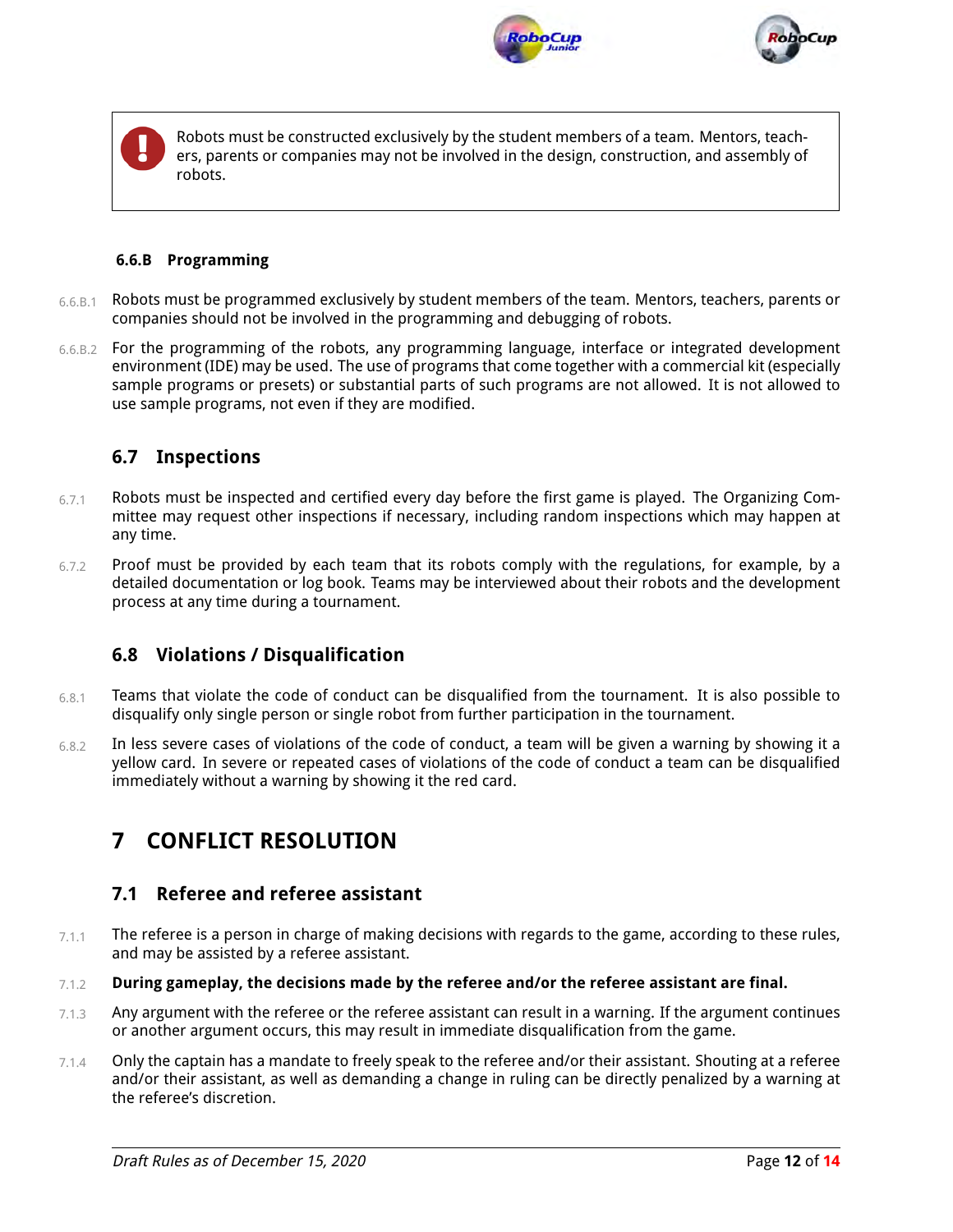



 $7.1.5$  At the conclusion of the game, the result recorded in the scoresheet is final. The referee will ask the captains to add written comments to the scoresheet if they consider them necessary. These comments will be reviewed by the OC members.

### **7.2 Rule clarification**

7.2.1 Rule clarification may be made by members of the RoboCupJunior Soccer Technical Committee and Organizing Committee, if necessary even during a tournament.

### **7.3 Rule modification**

7.3.1 If special circumstances, such as unforeseen problems or capabilities of a robot occur, rules may be modified by the RoboCupJunior Soccer Organizing Committee Chair in conjunction with available Technical Committee and Organizing Committee members, if necessary even during a tournament.

### **7.4 Regulatory statutes**

 $7.4.1$  Each RoboCupJunior competition may have its own regulatory statutes to define the procedure of the tournament (for example the SuperTeam system, game modes, the inspection of robots, interviews, schedules, etc.). Regulatory statutes become a part of this rule.

# <span id="page-12-0"></span>**A Technical Specification for pulsed Soccer Ball**

#### <span id="page-12-1"></span>**1.1 Preamble**

- $1.1.1$  Answering to the request for a soccer ball for RCJ tournaments that would be more robust to interfering lights, less energy consuming and mechanically more resistant, the RCJ Soccer Technical Committee defined the following technical specifications with the special collaboration from EK Japan and HiTechnic.
- 1.1.2 Producers of these balls must apply for a certification process upon which they can exhibit the RCJcompliant label and their balls used in RCJ tournaments.
- 1.1.3 Balls with these specifications can be detected using specific sensors from HiTechnic (IRSeeker information on distance and angle) but also common IR remote control receivers (TSOP1140, TSOP31140, GP1UX511QS, etc. - on-off detection with a possible gross indication of distance).

#### **1.2 Specifications**

#### **1.2.A IR light**

1.2.A.1 The ball emits infra-red (IR) light of wavelengths in the range 920nm - 960nm, pulsed at a square-wave carrier frequency of 40 KHz. The ball should have enough ultra-bright, wide angle LEDs to minimize unevenness of the IR output.

#### **1.2.B Diameter**

1.2.B.1 The diameter of the ball is required to be 74mm. A well-balanced ball shall be used.